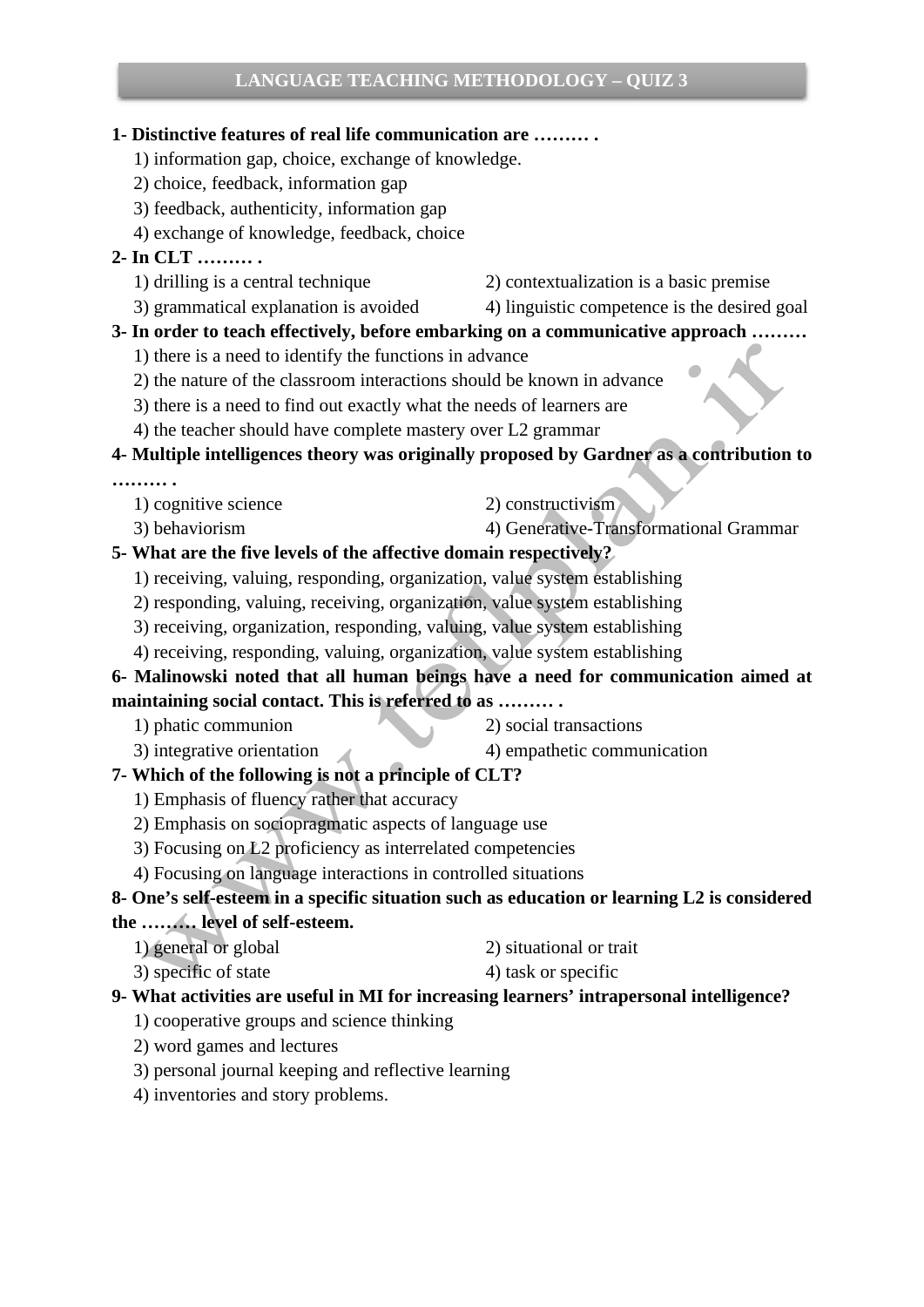**10- The extent to which a person derives a sense of wholeness and fulfillment a part from a reflection of this self from other people is referred to as ……… .**  1) empathy 2) sympathy 3) self-esteem 4) introversion **11- According to Myers-Briggs Type indicator a(n) ……… learner is likely to prefer metacognitive strategies and prefers social strategies.**  1) sensing – feeling 2) sensing – thinking 3) thinking – sensing  $\qquad \qquad$  4) introvert – extrovert **12- ……… is the process of learning one's own culture.**  1) Acculturation 2) Enculturation 3) Assimilation 4) Integration **13- Knowing the way people live and having a functional knowledge of the second culture refer to ……… .** 1) small c culture approach 2) enculturation 3) Large C culture approach 4) idealization **14- Which of these is NOT one of the four key principles at the heat of NLP?**  1) outcomes 2) authenticity 3) sensory acuity 4) rapport **15- In this method the learner assumes the role of data analyst, and they should notice and record collocation. Also the student autonomy is much highlighted.**  1) NLP  $(2)$  WL 3) Reading Method 4) LA **16- In a ……… a brief description of an L2 culture aspect is carried out in addition to a discussion of the contrasts between the 2 cultures**  1) slice-of-life technique 2) culture aside 3) culture capsule 4) culture assimilator **17- It seems that it is at this stage of acculturation that mastery in L2 occurs.**  1) at early culture shock stage 2) at euphoria 3) at early recovery stage 4) at assimilation stage **18- For the least social distance, according to Schumann, the L2 group must be ……… in relation to the TL group, and the groups must desire ……… .**  1) non-dominant – assimilation 2) dominant – enclosure  $3)$  non-dominant – enclosure  $4)$  dominant – assimilation **19- This method has in common with ALM the prediction of vocabulary and structures which will be encountered in particular situations and certain life encounters.**  1) LA 2) Competency-Based Language Teaching  $3)$  NLP  $4)$  MI **20- Which of these CANNOT be related to Competency-Based Language Teaching?**  1) modularized instruction or mosaic approach 2) implicit out comes and task – or performance – centered orientation 3) continuous ongoing assessment and behavioral objectives 4) individualized instruction and successful functioning in society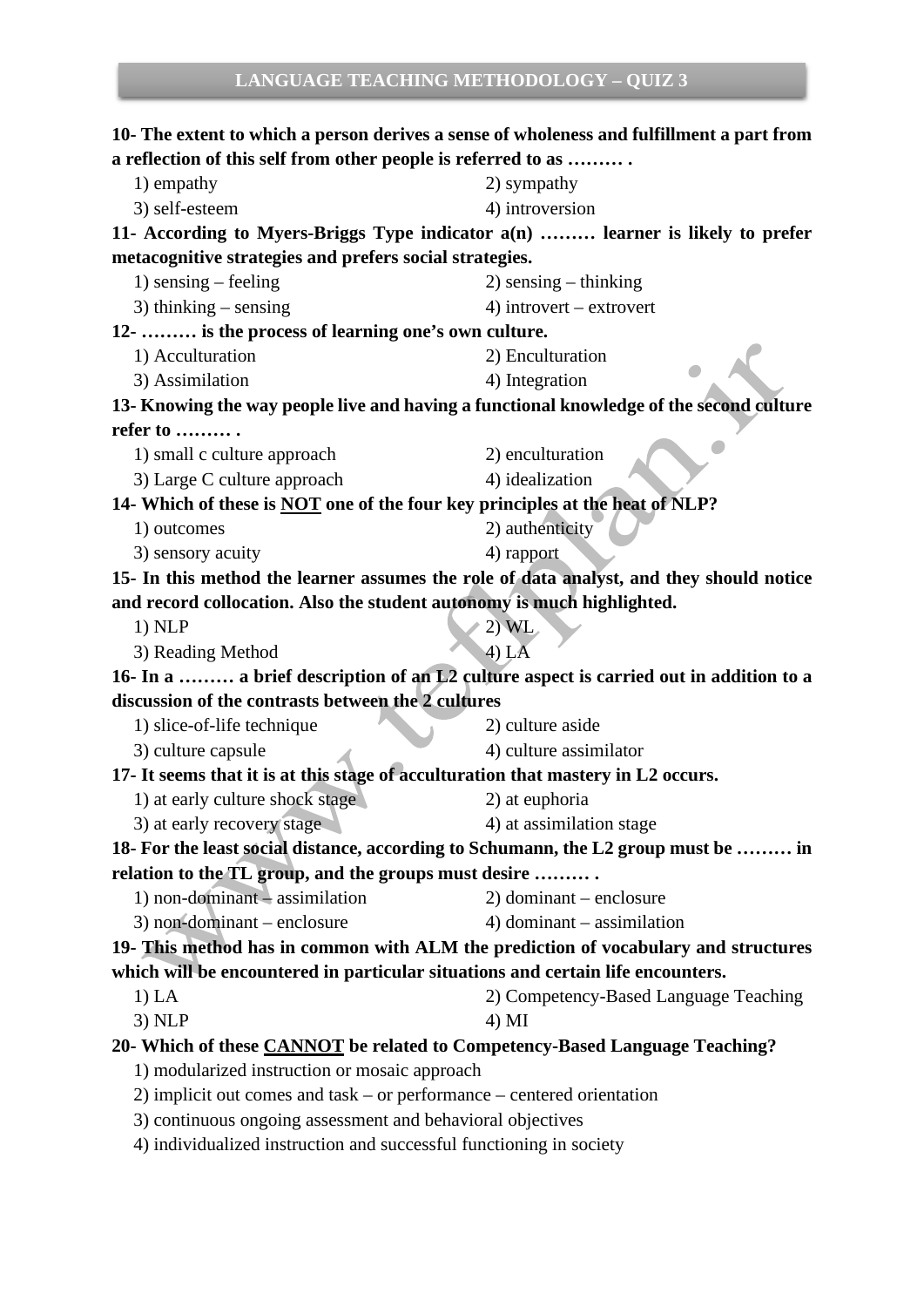## **21- At this stage of acculturation individuals rely on and seek out the support of their fellow countrymen in the second culture.**

| 1) euphoria                                                                                  | 2) assimilation          |
|----------------------------------------------------------------------------------------------|--------------------------|
| 3) culture stress                                                                            | 4) culture shock         |
| 22- Which of the following is NOT a category study cultural norms.                           |                          |
| 1) individualism                                                                             | 2) power distance        |
| 3) cohesiveness                                                                              | 4) uncertainty           |
| 23- The idea that language shapes the world view and culture is best presented by            |                          |
| 1) metalanguage                                                                              | 2) acculturation         |
| 3) enculturation                                                                             | 4) linguistic relativity |
| 24- It is actually a training philosophy and a set of training techniques and an alternative |                          |
| form therapy which pays special attention to the role of mind in learning.                   |                          |
| 1) NLP                                                                                       | 2) LA                    |
| 3) MI                                                                                        | $4)$ CLL                 |
| 25- Unlike Chomsky who emphasized the creativity of language the proponents of the           |                          |
| state that only a minority of sentences are novel and most sentences consist of              |                          |
| memorized patterns.                                                                          |                          |
| 1) LA                                                                                        | 2) NLP                   |
| 3) MI                                                                                        | 4) SM                    |
| 26- In the selection of appropriate reading materials  should NOT play an                    |                          |
| important role.                                                                              |                          |
| 1) linguistic complexity                                                                     | 2) learner's needs       |
| 3) readers' schemata                                                                         | 4) text authenticity     |
| 27- Referential questions are typical of questions used in                                   |                          |
| 1) classroom setting                                                                         | 2) role plays            |
| 3) real-life language situations                                                             | 4) rehearsals            |
| 28- What are the four sequential components of listening respectively?                       |                          |
| 1) discrimination, auditory memory, perception, retention                                    |                          |
| 2) discrimination, perception, retention, comprehension                                      |                          |
| 3) perception, discrimination, auditory memory, comprehension                                |                          |
| 4) perception, discrimination, retention, comprehension                                      |                          |
| 29- An indirect approach to CLT                                                              |                          |
| 1) carefully sequences and structures tasks for learners.                                    |                          |
| 2) offers optimal intervention to aid learners in developing strategies                      |                          |
| 3) focuses on forms specifically                                                             |                          |
| 4) leads to incidental learning                                                              |                          |
| 30- The type of reading which is the most appropriate for the comprehension of               |                          |
| complicated materials is                                                                     |                          |
| $1)$ skimming                                                                                | $2)$ scanning            |

| 1/5          | $\omega$ , symmig |
|--------------|-------------------|
| 3) intensive | 4) extensive      |